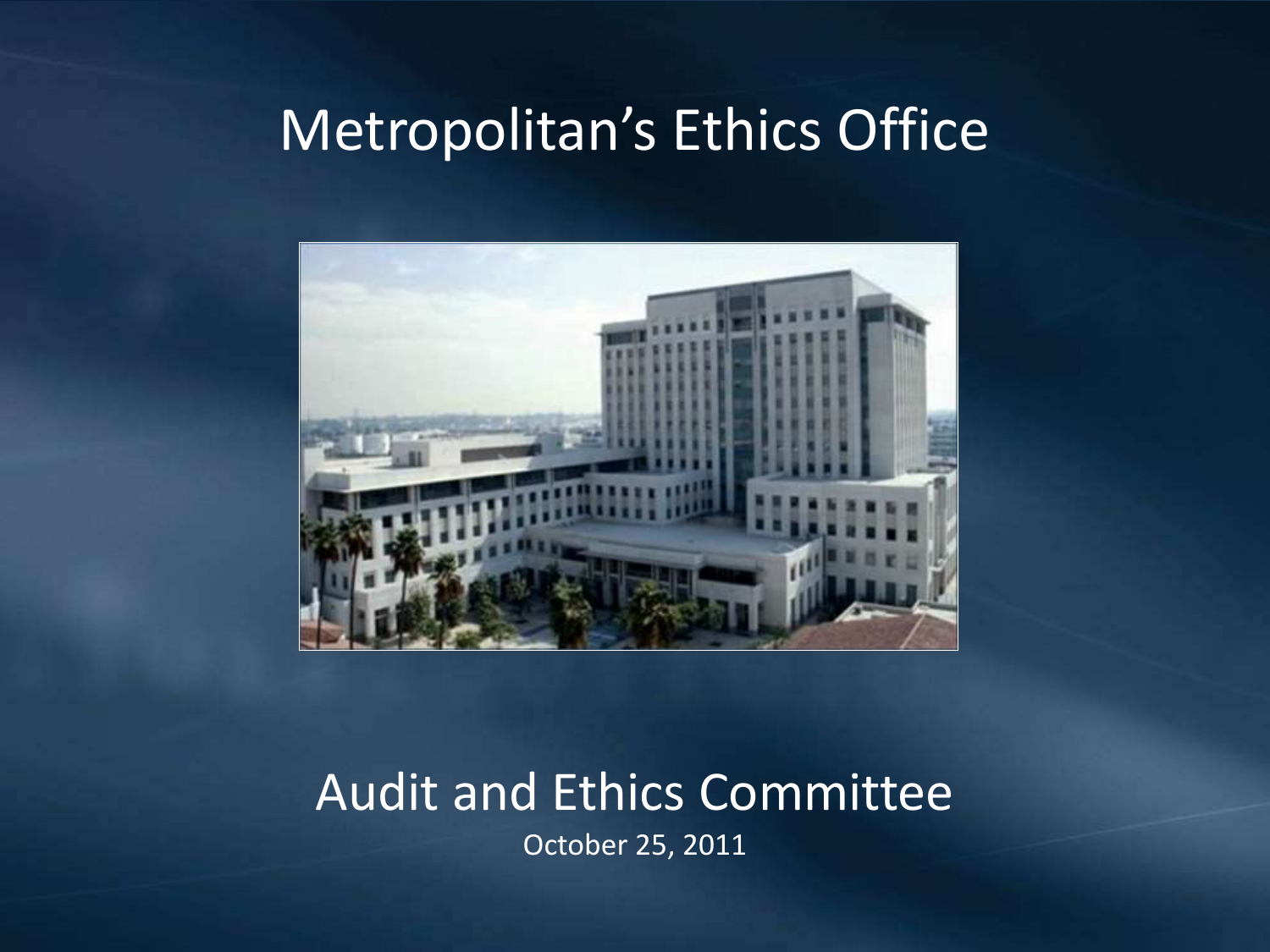## Core Ethics Office Functions

Develop and enforce ethics policies and educate directors and employees

Provide a resource for directors and employees before questionable action

Investigate confidential and anonymous reports of misconduct

Collaborate with BOD and management to maintain an ethical culture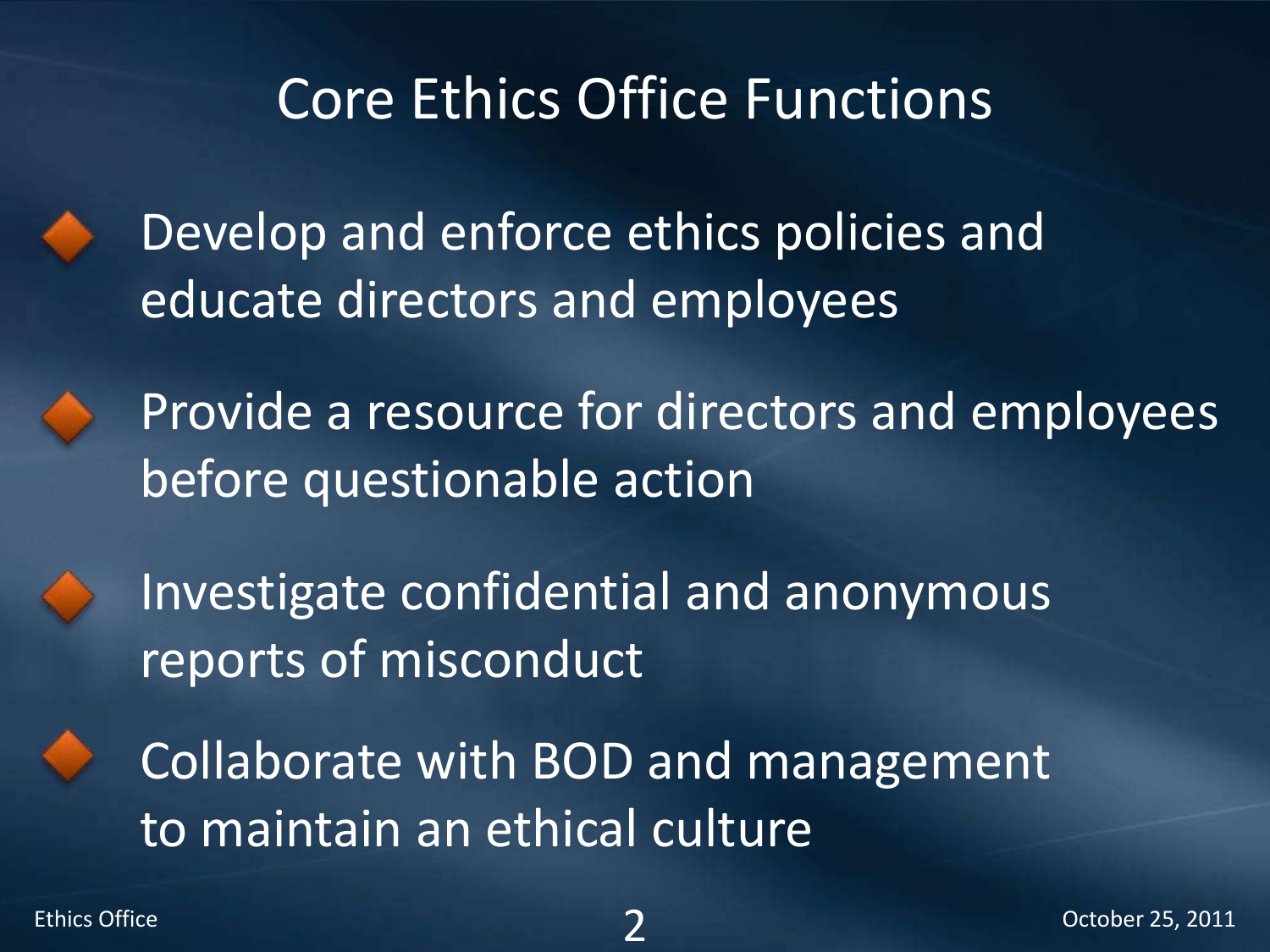### Core Values

The Metropolitan Water District of Southern California

#### **Statement of Values**

In our pursuit of  $"Executeline"$  as responsible stewards, we are committed to the following values:

#### Integrity

We will conduct ourselves in an honest, fair, considerate, and trustworthy manner as to demonstrate professionalism and ethical business practices.

#### Stewardship

We will be responsible for our actions and are accountable to the public and each other for providing service and value by demonstrating stewardship of:

- The public's health and safety
- · The public's funds
- · Our natural environment
- · Our workforce resources
- · Our region's water resources

#### Open Communication

We will communicate in an open, timely, candid and shared manner, recognizing the value of diverse points of view. We will strive for continual improvement of all communication processes to inform, empower, build trust, create shared experiences and enable personal growth.



#### Diversitv

We value the differences that are derived from diverse backgrounds, experiences and cultures of the communities we serve, and we commit to actively seek and integrate that diversity into all levels of our workforce to ensure that our activities are based on creative and responsive viewpoints.

#### Leadership

We value leaders and leadership skills. We encourage employees to be role models who inspire and motivate others. To foster an environment that develops skilled and satisfied leaders we need to:

- · Be positive role models
- . Walk the talk
- · Encourage and reward leadership
- · Support innovation/remove barriers

#### Teamwork

We value teamwork as a core philosophy in all our activities. Teamwork requires:

- · Mutual respect and trust
- · Participation of all individuals
- · Sharing knowledge and information
- Support for one another

We will be successful as a Team when we are successful as individuals and we will be successful as individuals when we Succeed as a Team.

We will continue to pursue excellence by self-assessment and continuous improvement.

## **Integrity**

Leadership

**Stewardship** 

### Open

Communication

**Diversity** 

### Teamwork

#### Ethics Office **October 25, 2011**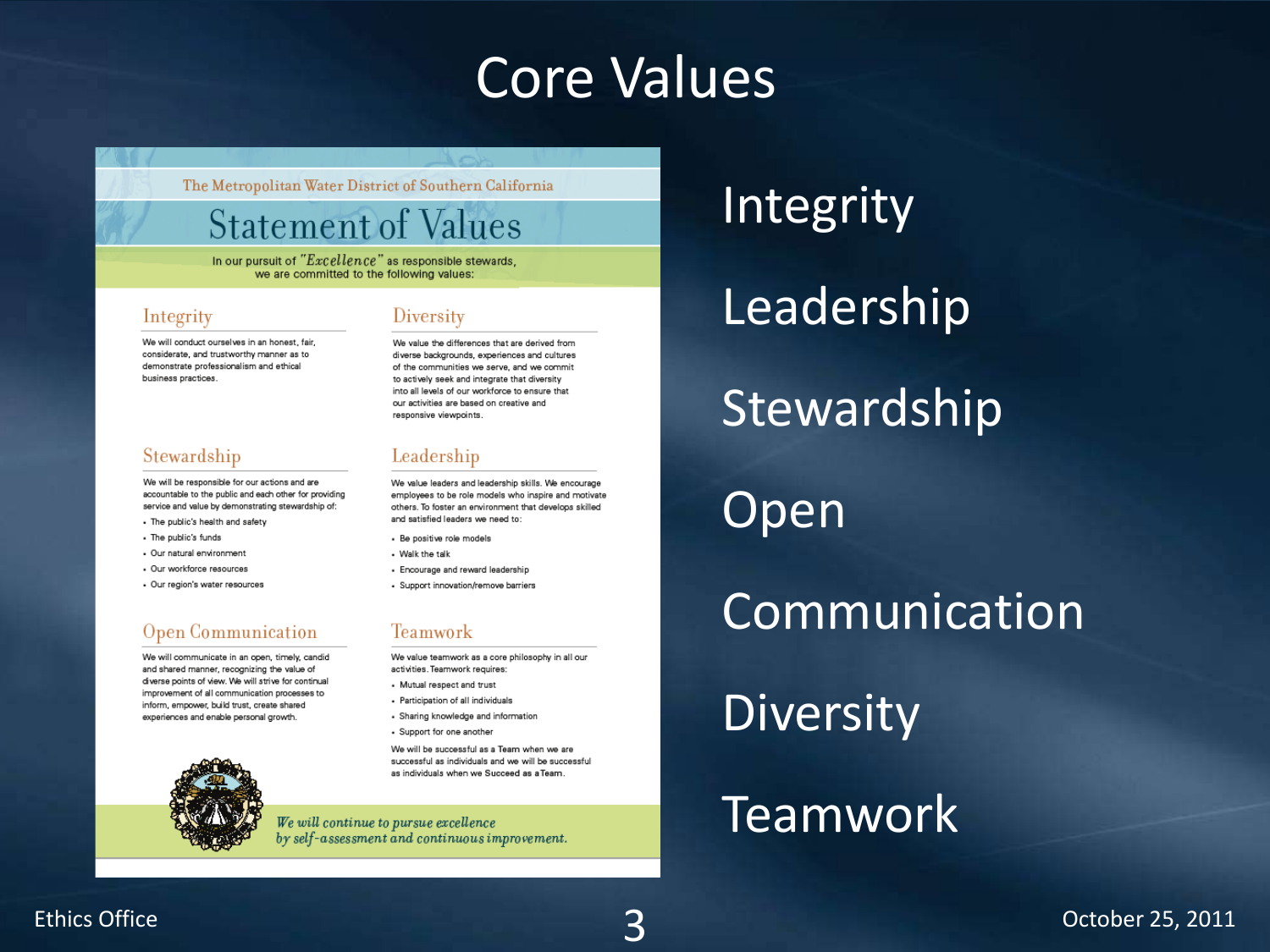### The Independent Ethics Office

### Ethics Office Scope

- broader than legal & regulatory compliance

### Ethics Office Investigations

- reports to department heads without conflict of interest

### Ethics Office Jurisdiction

- investigates matters relating to BOD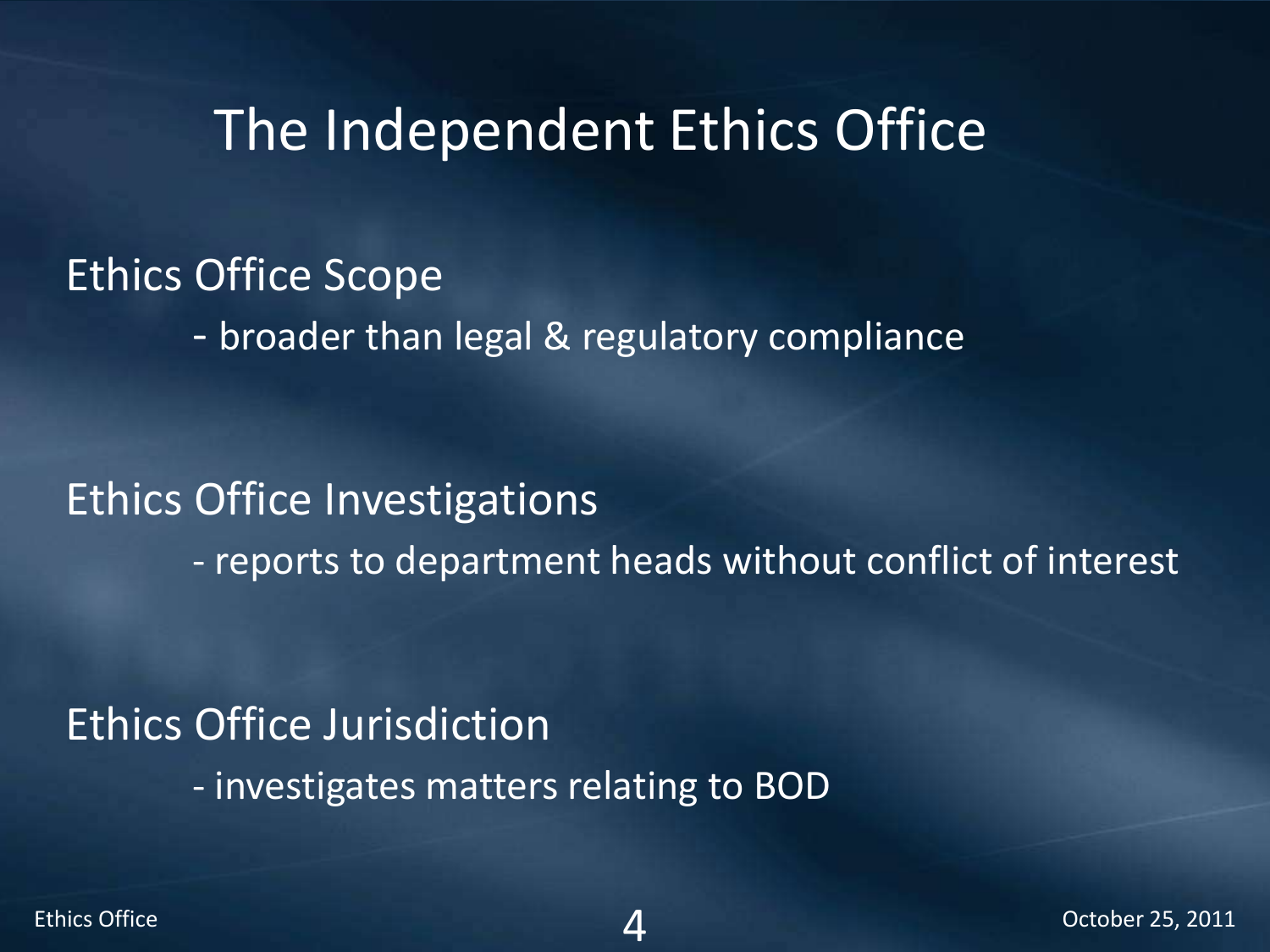### Society of Corporate Compliance and Ethics Survey - April 2010

## Ethics Officer Reporting Structure

■ Board ■ CEO ■ GC ■ CFO ■ Other



5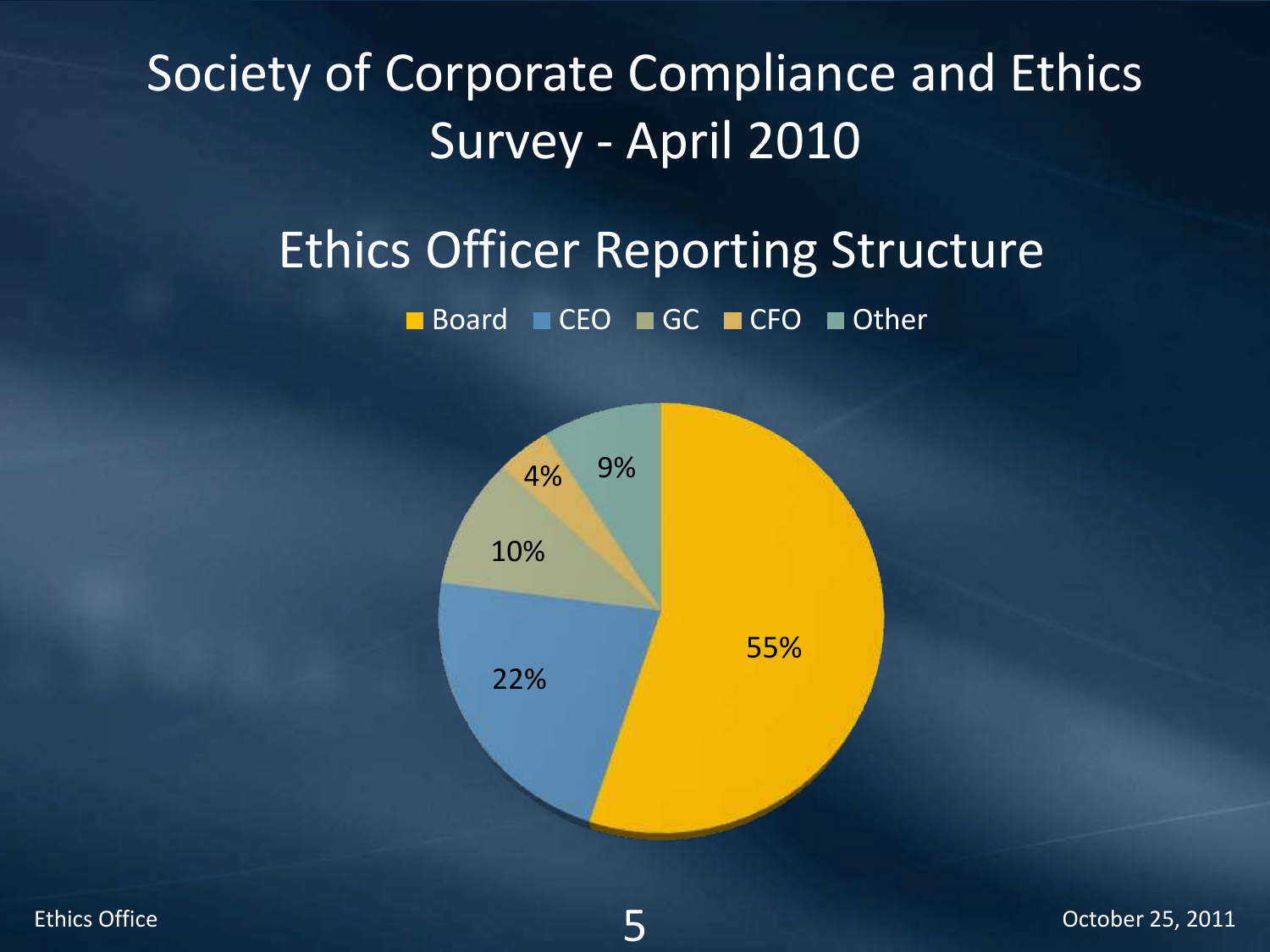Current Ethics Office Organization Meets State Mandates

SB 60 Required:

 $\checkmark$  Establishment and operation of Ethics Office  $\checkmark$  Creation of rules, regulations and policies  $\checkmark$  Ethics Office independence/reporting  $\checkmark$  Structure of penalties for violations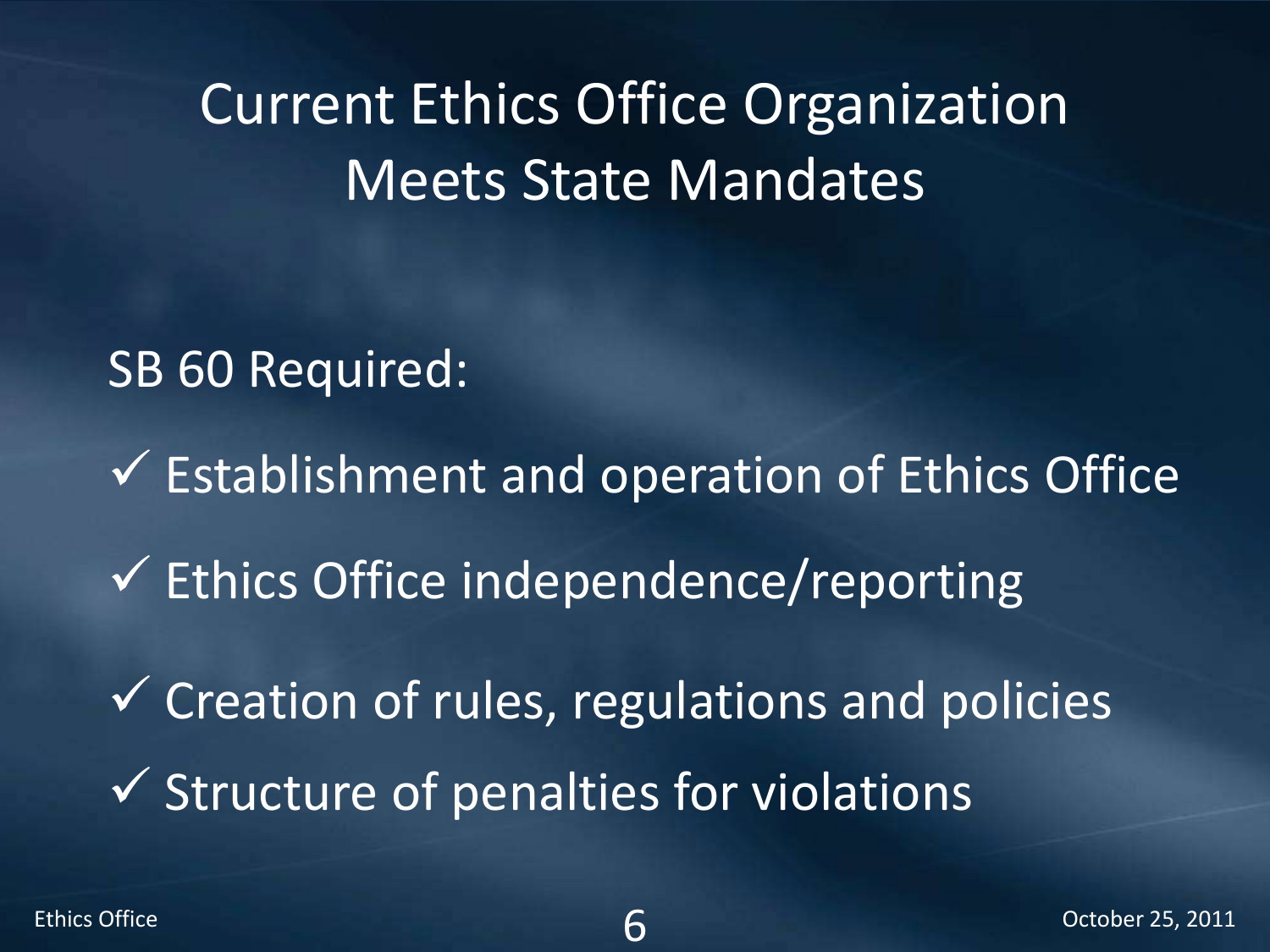## Concerns By and About Directors

### Intake Committee for Director Concerns

Audit and Ethics Committee Chair Board Secretary Audit and Ethics Committee Members (1) General Counsel and Ethics Officer (advisory)

### Inquiry and Review

Audit and Ethics Committee Chair (ex officio) Audit and Ethics Committee Members (3)

## Executive Committee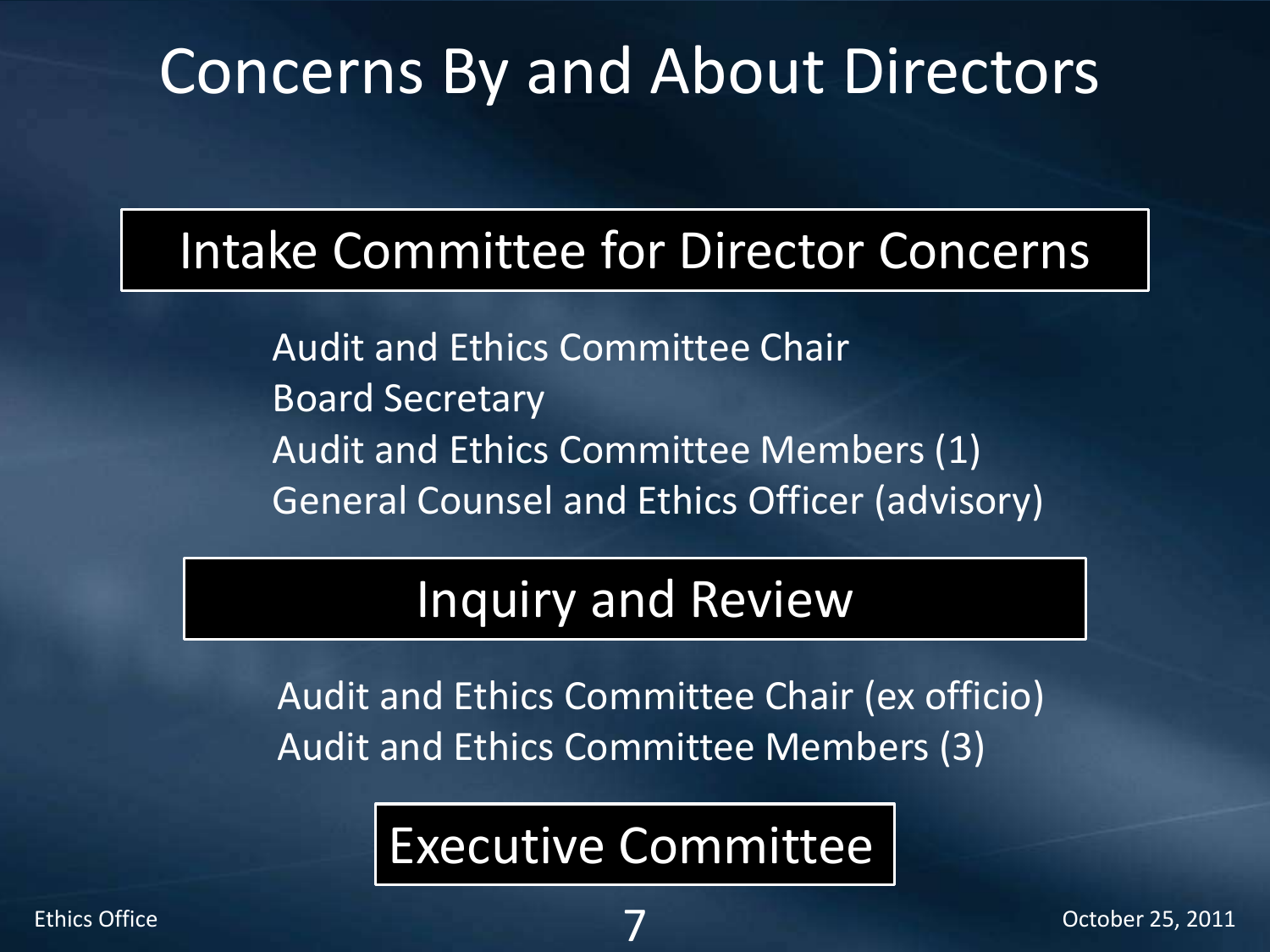## Concerns By and About Employees

## Intake Committee for Employee Concerns

General Manager or designee General Counsel or designee General Auditor or designee Human Resources Director Ethics Officer (Chair)

## Inquiry and Review

### Reports to Department Head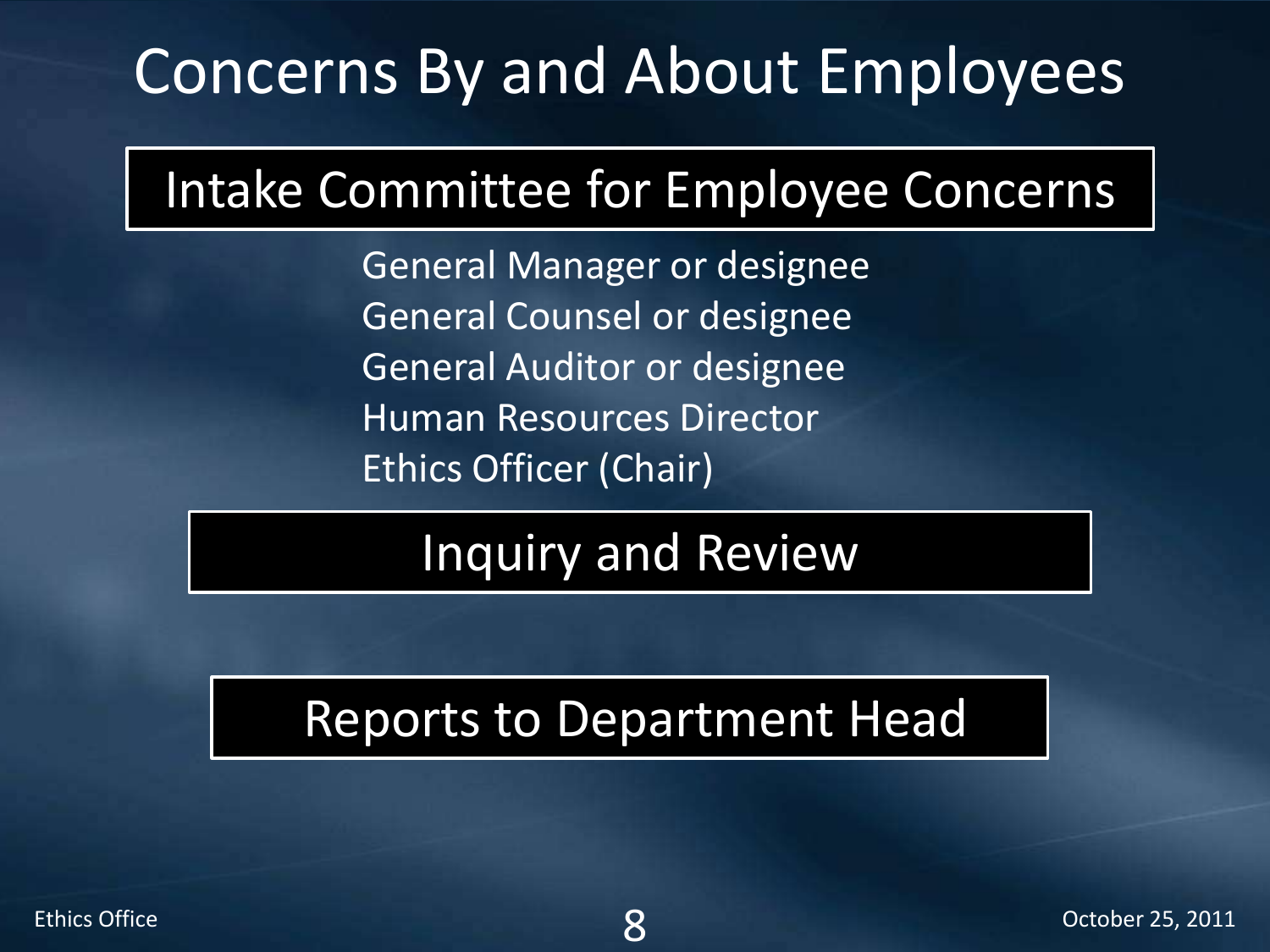### Director Support

Ethics Manual AB 1234 Training Issues Opinions Informal Consultation

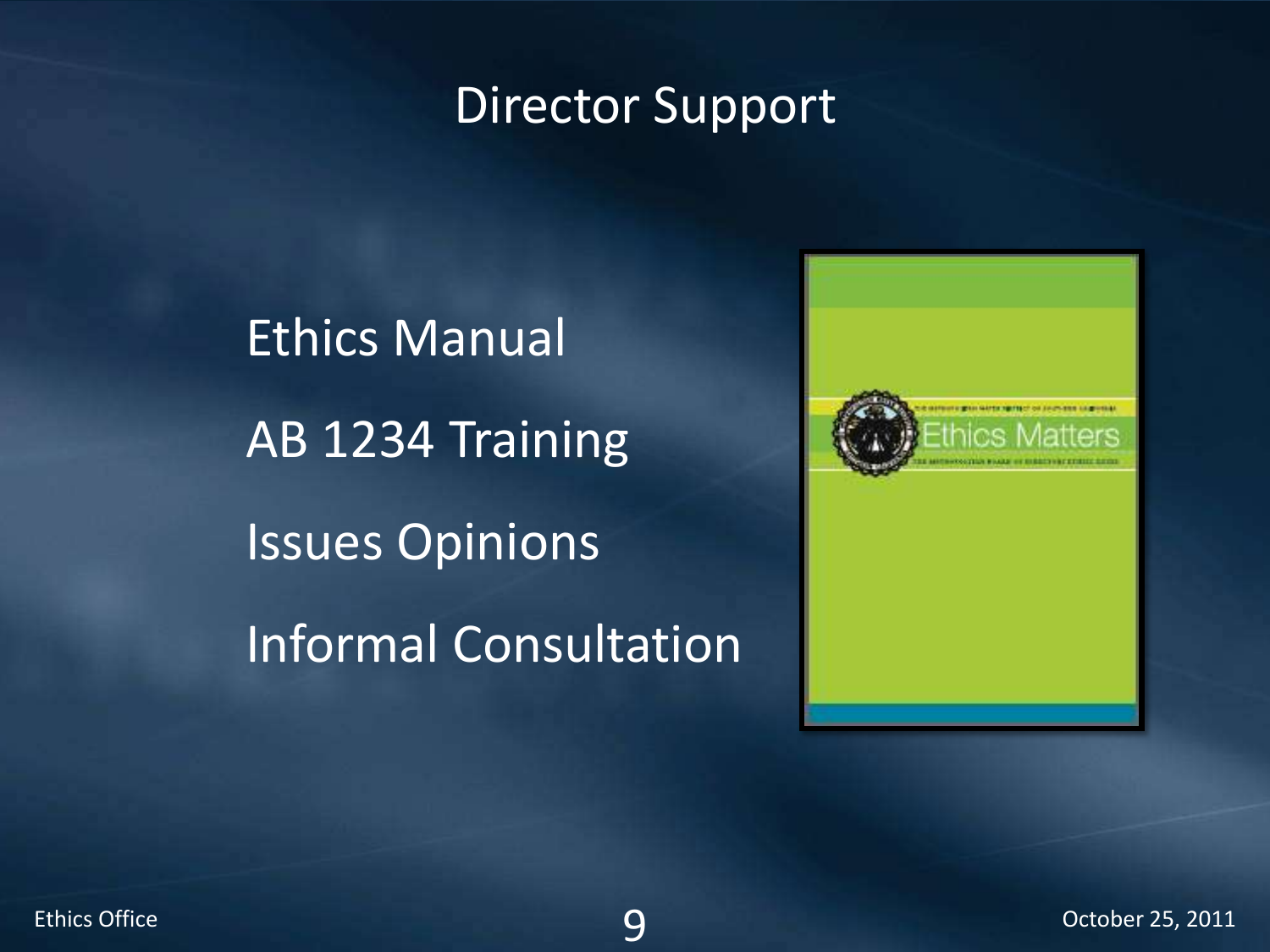### Management & Employee Support

Ethics Manual In-Person and Web Education Policy Review and Revision Informal Consultation



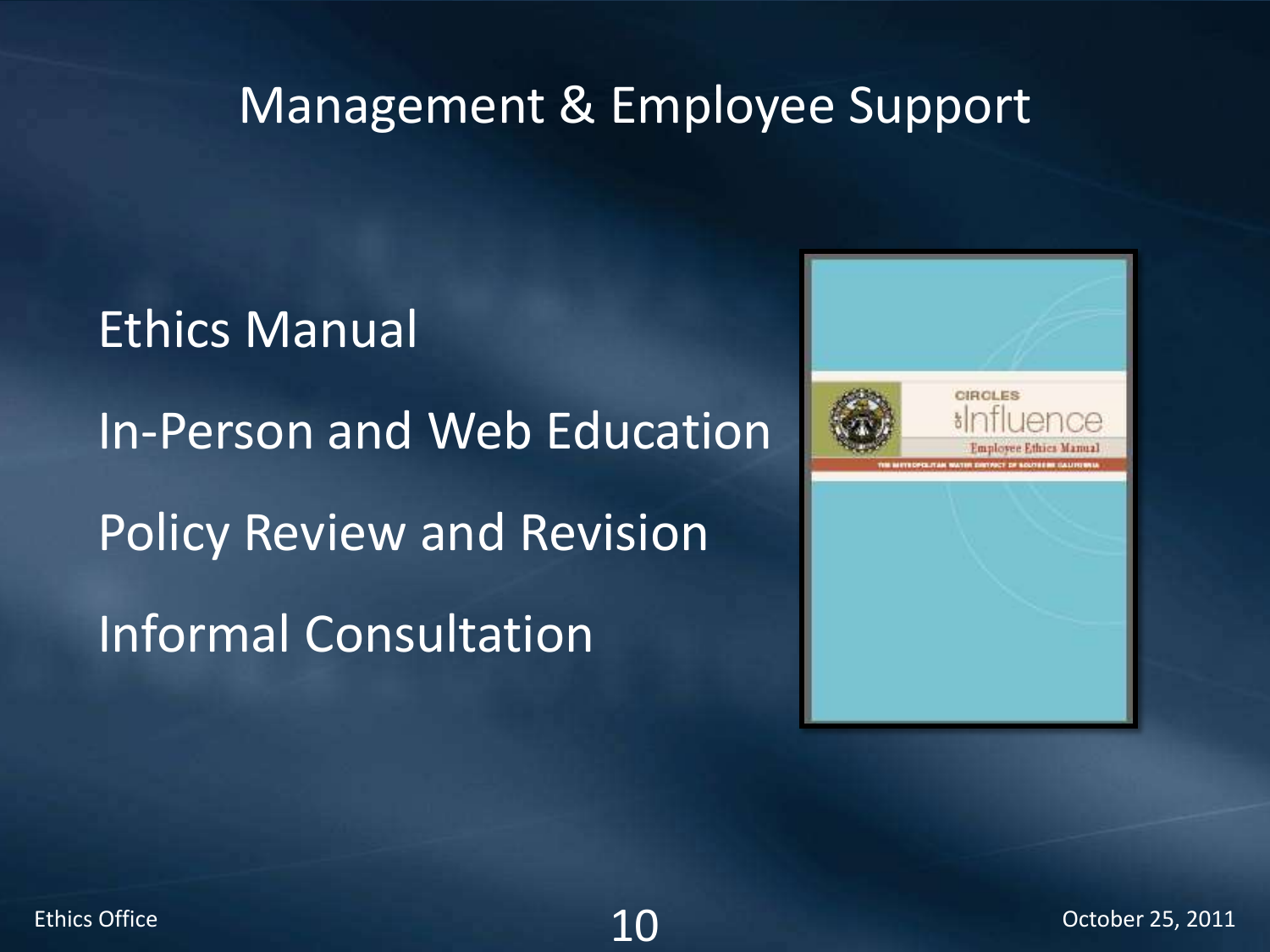## Compares Favorably With Peer Ethics Offices

### Matters Per EO Employee

### Lowest Budget of Peers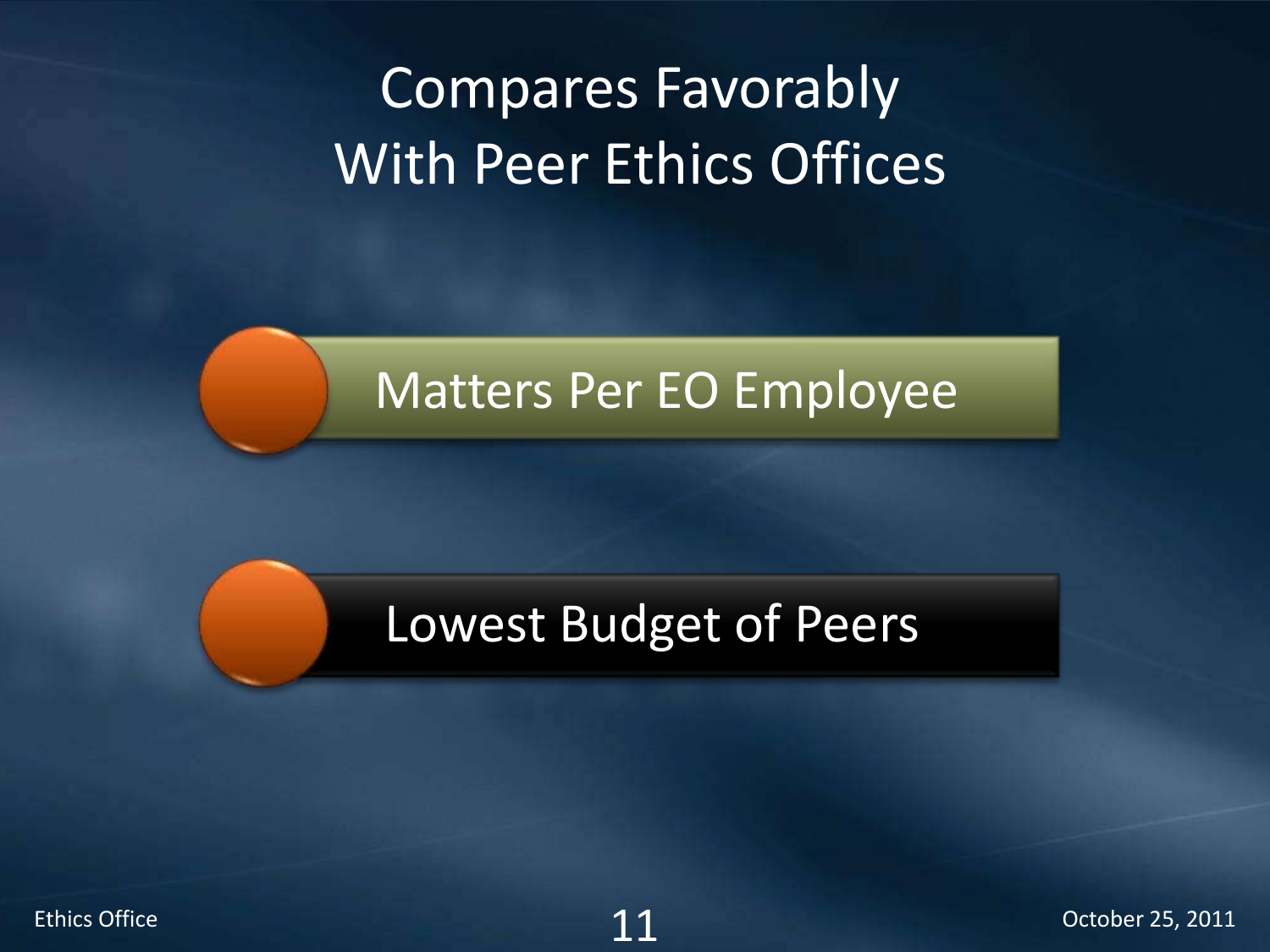# Summary / Questions